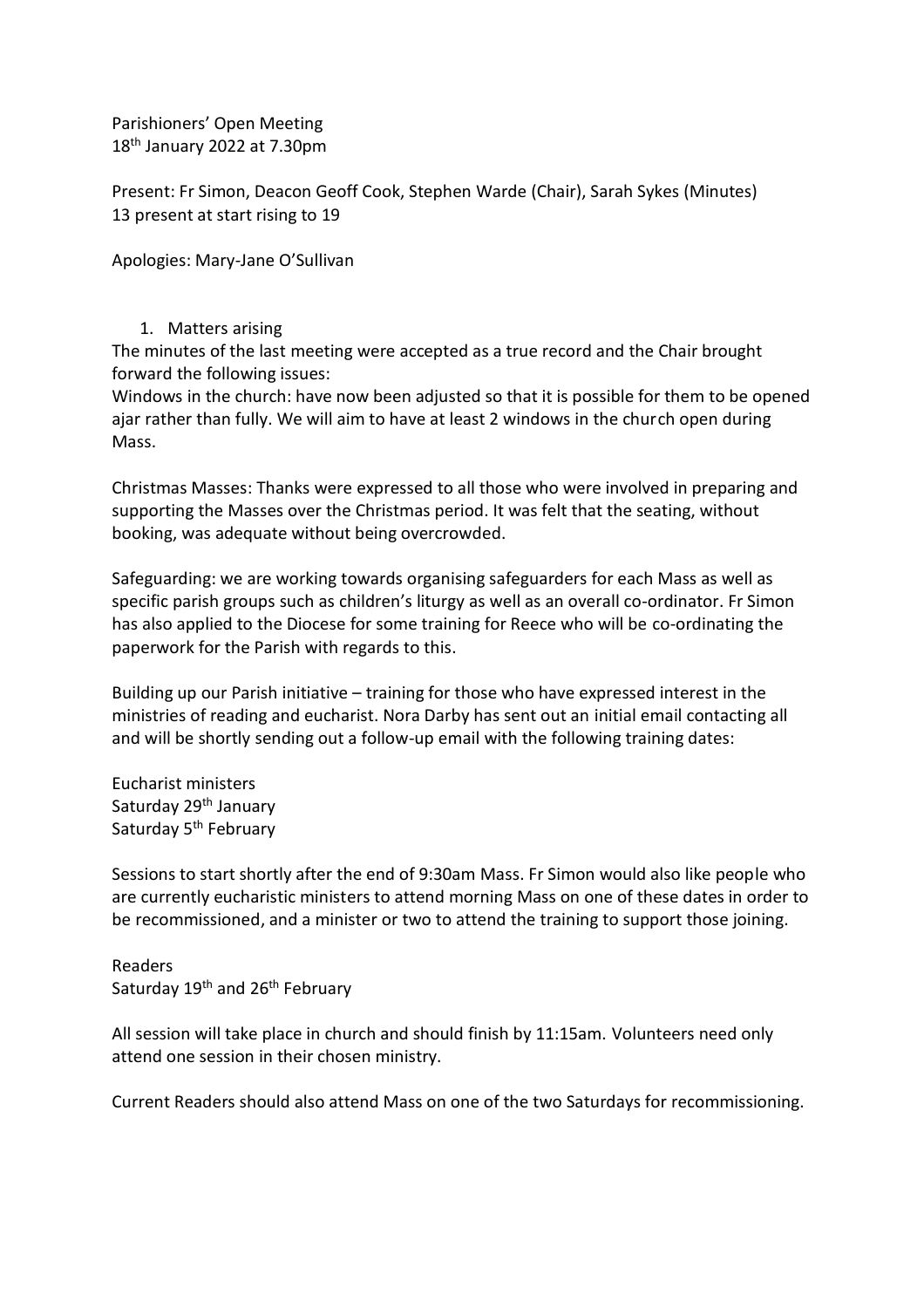# 2. Parish News

As recently announced in the newsletter, Fr Walter has been asked to transfer to Bury St Edmunds by the Bishop. His final weekend with us will be 29/30 January. There was some discussion about how all the Sunday Masses would be covered as canonically a priest should only say 3 Masses.

Fr Simon hopes that Fr Andreas will be able to help out occasionally – particularly for the Ablaze Mass – but we must bear in mind that he may have other commitments with Radio Maria and he is due to return to Austria in June.

Helena mentioned in the 'chat' that Fr Gregory (from Blackfriars), who has celebrated the Ablaze Mass for us, has said that he would be pleased to help again.

Other members of Blackfriars may also enjoy occasional contact with our parish.

Fr Simon said that he is happy to say 4 Masses over the Sunday Mass period.

The possibility of a Eucharist service was mooted for a weekday Mass to give Fr Simon a break.

Fr Simon is considering moving Tuesday morning's Mass to 8am, and for Lent on Friday mornings an early riser Mass at 7am as well as the current 12:30pm Mass

He also expressed that he was not keen to have an additional priest regularly saying two Sunday Masses as he feels that hinders his need to be pastorally in touch with the Parish. It was suggested that a schedule suiting Fr S could be found – for example help once a month or similar. Concern was expressed that Fr Simon did have a break from the work of the Parish and that resources within the city to help with that should be explored.

### 3. Synodal Process

A small group of volunteers (consisting of Roberta Canning, Helena Judd, Ron Haynes, Jo Wager, Michanne Haynes, Jeannette Milbourn(?) and Edward Acton) have made progress with planning a series of meetings to discuss the questions put forward by Bishop Alan to kick start discussion in the Parish about how well we communicate, listen and support each other as a parish and as a church both locally and in the wider world.

The first of these meetings has already taken place, but there will be a certain amount of recapping. The meetings will be held as a mix of online (Zoom) and in-person discussion groups. Some will take place after weekday Mass and some during the Saturday morning coffee hub. It is planned that the Saturday morning meetings will take place in hybrid format with a mix of people joining online and in person. These meetings will start at around 10:30- 45am.

There are 10 questions which will be used as a starting point over 6 discussions. The starting points are not necessarily the sole point of discussion, anything can be raised. Also to be born in mind is how this process could be an opening for the future for us to continue to reflect on, in particular how the listening process can work to build up community on an ongoing basis.

To raise awareness of the process it was felt that it should be spoken about after each Mass and Fr Simon said he is happy to do this. In addition the full list of dates should go in the newsletter and an additional Keep in Touch email with all the dates and details will be sent out.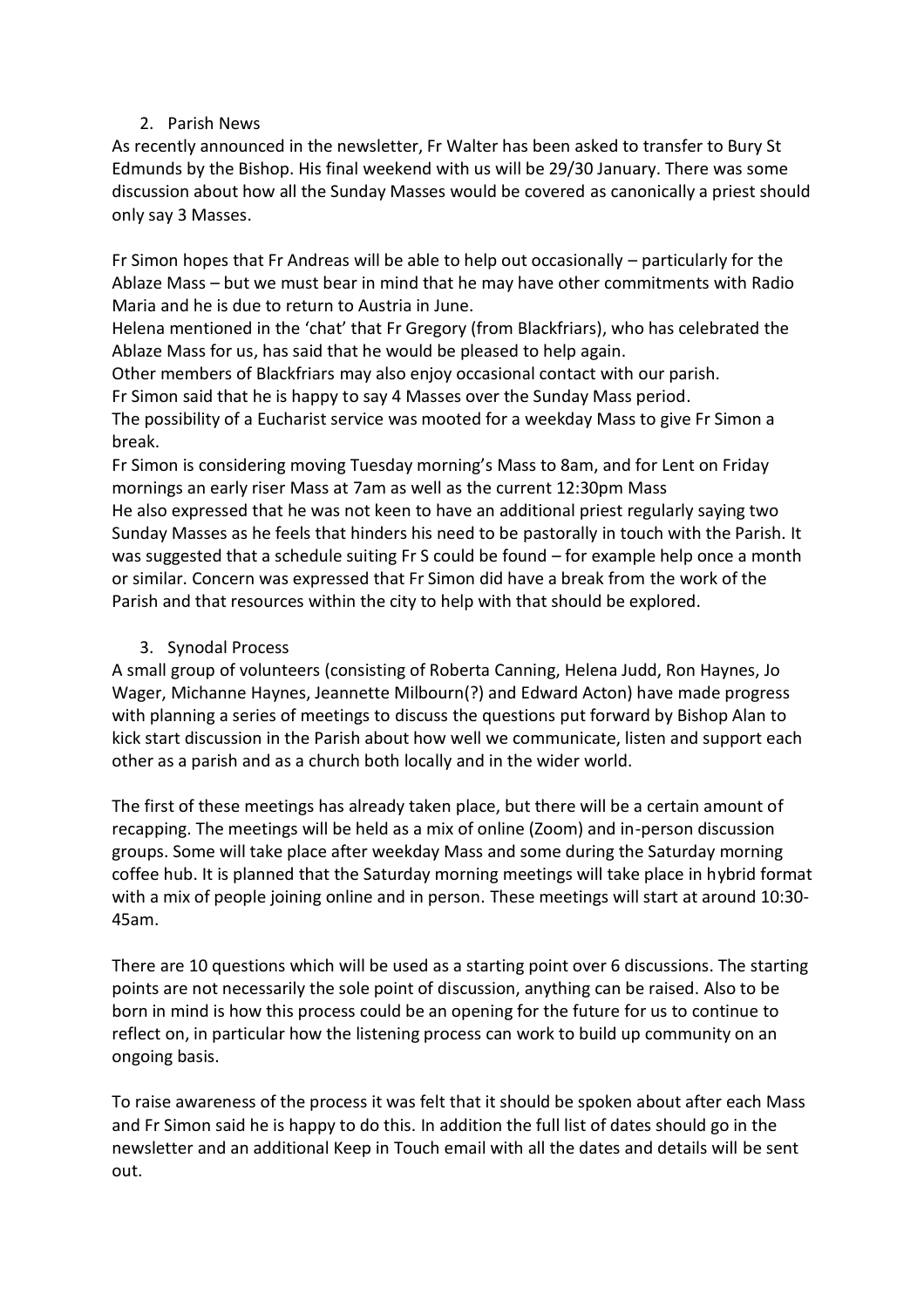The Chair expressed thanks to the volunteers for coming forward and getting the ball rolling.

It was also noted that if the hybrid online/in-person meetings are successful, it may be something we will take forward for future Parishioners' Open Meetings.

# **ACTIONS**

- Talk to parishioners after all Masses about the Synodal Way, why it is important to participate – not only for the Synod but for our parish going forward - and how to do so – FR SIMON
- Put full dates and details in the newsletter and a standalone Keep in Touch email REECE AND FR SIMON
- 4. Parish Groups

SVP – Catharine Warren thanked the Parish for its generous response to the Giving Tree this Christmas. She reported that 19 hampers were delivered to families, 50 gifts to Meals on Wheels and 12 vouchers to WinterComfort.

She thanked Helena for contacting them about the Synodal Way and confirmed that the group would consider some of the questions in a forthcoming meeting. The group will also be joined by 4 new potential volunteers who have come forward through the Build Back the Parish survey.

Justice & Peace – Ron Haynes thanked the Parish for raising £200 on Peace Sunday for Pax Christi. The Parish will also contribute an additional sum.

Tech Group – Richard Birkett reported that 3 weeks ago the camera which broadcasts the livestream had broken during the 11am Sunday Mass. However a new camera has been purchased and installed so that the livestream was up and running again in time for the following weekend's Vigil Mass. The camera which had broken has been sent away for repair and once repaired will mean we will have a back-up camera to hand in case of future breakdowns and which can be used on other occasions such as running hybrid meetings. It was agreed that the system had worked very robustly continually for just over 3 years and we were very lucky to have a talented team who have been able to keep things running smoothly – particularly through the pandemic - and act quickly to replace the broken camera.

Confirmation – Helena Judd reported that we will have 24 candidates for Confirmation which includes several candidates from St Vincent's Church in Fen Ditton. Meetings will take place once a month after 11am Mass. All candidates will be encouraged to take part in Parish life which will include attending POM meetings. Please welcome the new families attending 11am Mass from St Vincent's and pray for the candidates. Helena will share the meeting dates with Fr Simon and the Parish Office to avoid any clashes with baptisms which often take place after 11am Mass.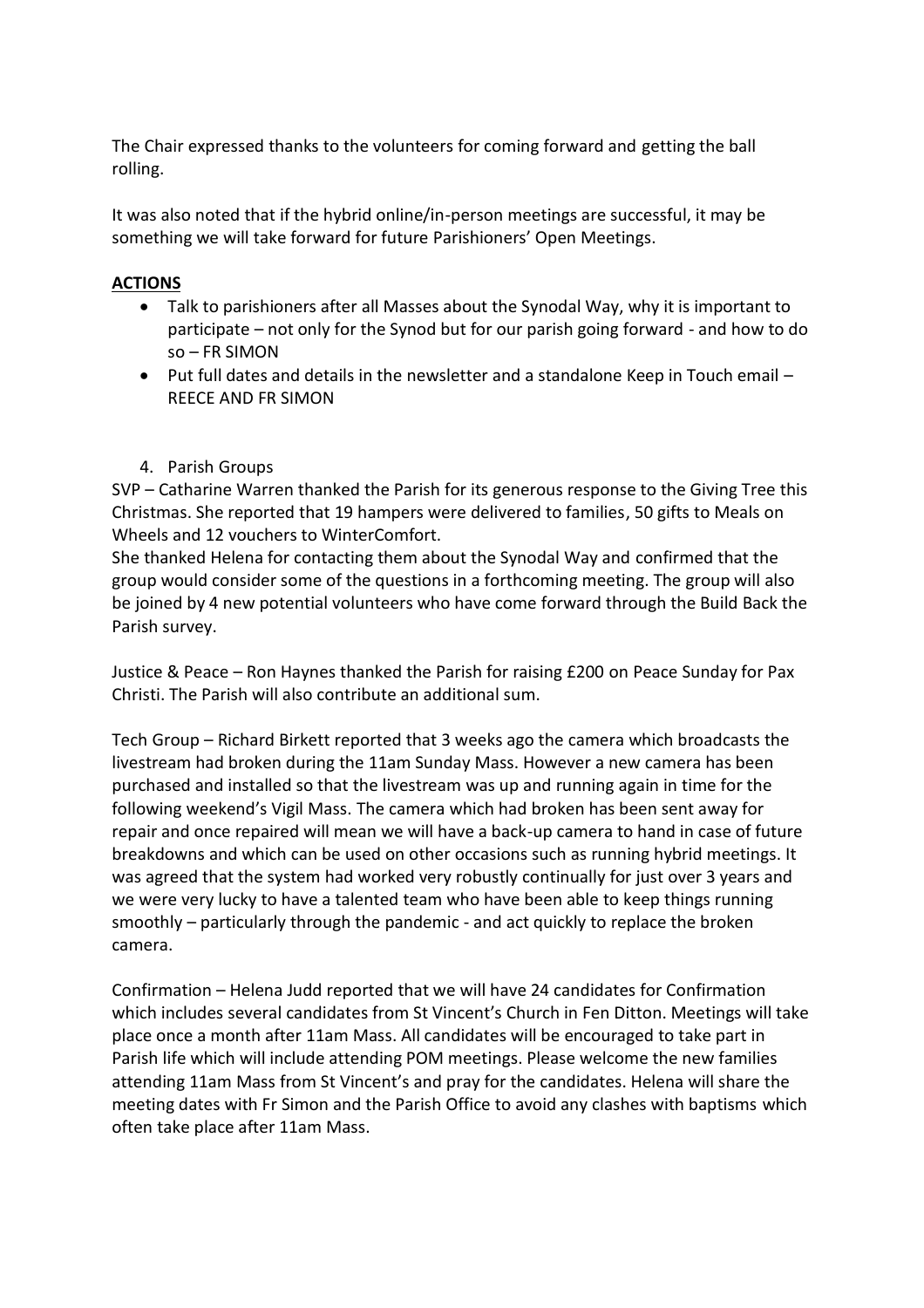Children's Liturgy – Leonie Isaacson reported that following a recent meeting there are now 11 people who will go on a rota to lead children's liturgy sessions. People will work in pairs so this number of volunteers will mean that each pair will be leading every 5-6 weeks. She also said that numbers of children participating were around 18 over the last couple of weeks. The sessions currently take place in the parish room with the doors open for ventilation. If/when 9.30am Mass returns to the school premises then she hopes all will continue but for children's liturgy to continue at church during 11am Mass a further influx of volunteers would be needed.

CAFOD – Serga Collett thanked people for being generous in donations and purchases at the Unwanted Xmas Gifts sale over the last couple of weeks which was run jointly with SVP. She didn't have a final total of money raised to hand but would report it in the newsletter in due course. The Anniversary celebrations due to take place next month have been postponed but there is no definite date yet. There will however be an online celebration to mark the day and all are welcome to join.

Following the success of Walk for Water last year, CAFOD will be running a Walk for Hunger this Lent. The Parish CAFOD group plans to record parishioners' steps on the website again, but will be choosing a new destination to walk to. At the moment a destination in Afghanistan is being considered but the group are open to other suggestions. Money raised will go into general CAFOD funds rather than to a specific project. The route we decide to virtually walk will be to give our efforts a focus and end goal.

- 5. AOB
- i. Parish events diary Catharine Warren asked if, as the Parish diary was now held in an online format, it could be published on the website so that people could easily see what was happening on any given day in the parish. This would help confirm that room bookings have been made, avoid clashes, and make planning meeting easier among the various parish groups. Representatives from the Tech Group at the meeting agreed to take this forward.
- ii. Lent Fr Simon plans to hold Stations of the Cross on Friday evenings, possibly as a hybrid group of people joining in person and online. He also asked if the Parish would be interested in a scripture group of Lenten prayer group or other similar activity. Please be in touch with him if so.

The Justice & Peace group are also happy to run Stations of the Cross on Wednesday evenings as they did last year.

The CAFOD Fast Day will be on 11 March.

It was suggested that there could be a penitential service concluding with 'general absolution' as a way of the parish making a fresh start post-COVID.

iii. Fr Bob anniversary celebration and thanks – the anniversary is in September and Fr Simon suggested that it could be held at Blackfriars as they have more space to do this than our Parish Room. However, if we schedule it to take place in July before the schools break up, then it could be held at St Laurence's as the weather will hopefully be good enough to use the garden.